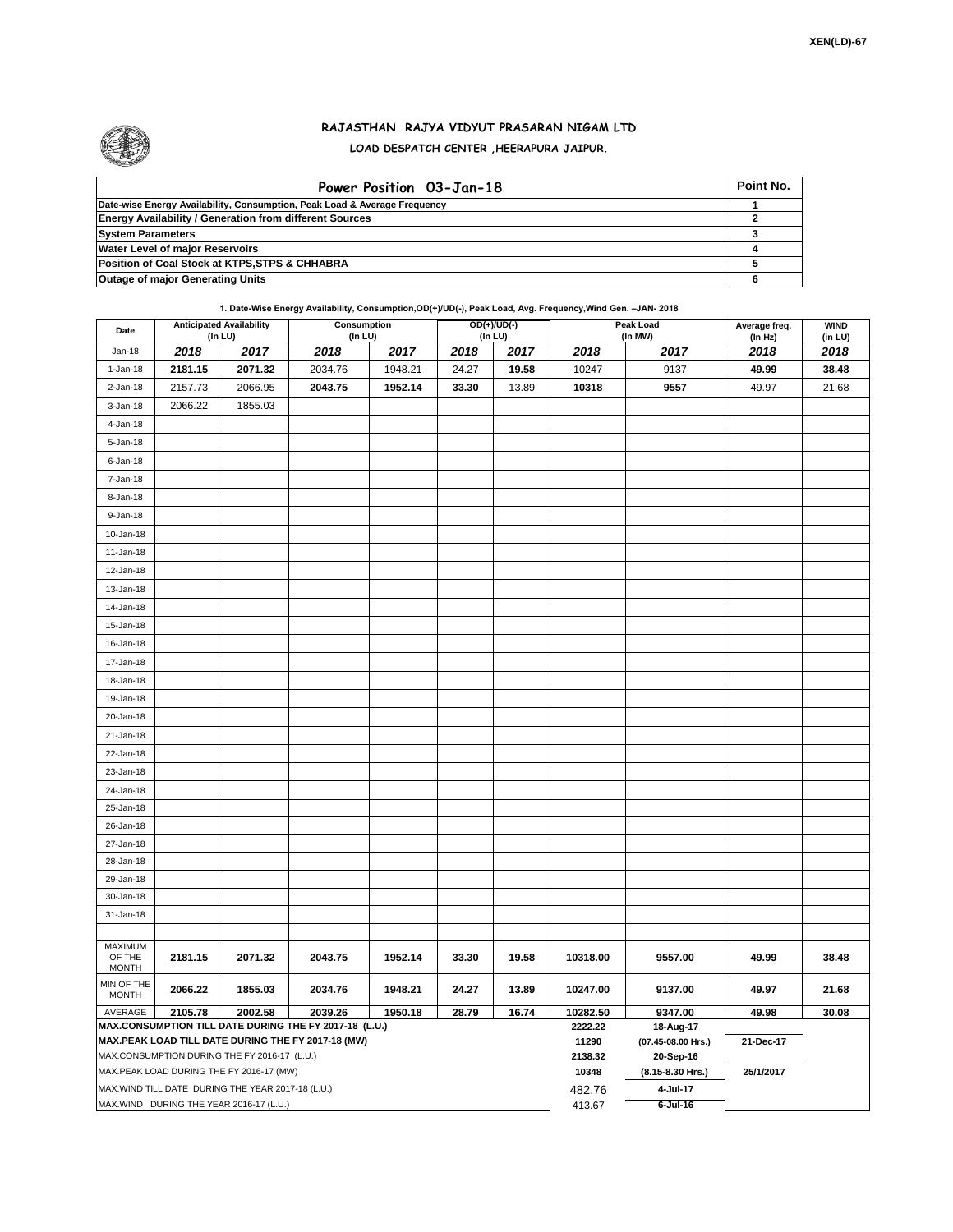## **2.Anticipated Availability/Generation From Different Sources**

| (In LU)        |                                                                      |                    |                    |                    |  |  |  |  |  |  |
|----------------|----------------------------------------------------------------------|--------------------|--------------------|--------------------|--|--|--|--|--|--|
| S.No.          | Sources Available to Rajasthan / Installed                           | Prior              | Prior              | Actual             |  |  |  |  |  |  |
|                | Capacity as on 30.09.2016                                            | assessment of      | assessment of      | Energy             |  |  |  |  |  |  |
|                | (In MW)                                                              | Avail. For next    | Avail.             | Received           |  |  |  |  |  |  |
|                |                                                                      | Dav                | $2-Jan-18$         |                    |  |  |  |  |  |  |
| 1              | KTPS (1240/1240)                                                     | 202.00             | 244.00             | 201.86             |  |  |  |  |  |  |
| $\overline{2}$ | STPS (1500/1500)                                                     | 165.00             | 55.00              | 107.87             |  |  |  |  |  |  |
| 3              | DHOLPUR GAS CCPP (330/330)                                           | 0.00               | 0.00               | 0.00               |  |  |  |  |  |  |
| 4<br>5         | RAMGARH (273.5/273.5)<br>RAPP-A(200/200)                             | 11.00<br>43.00     | 12.00<br>43.00     | 11.02<br>44.05     |  |  |  |  |  |  |
| 6              | MAHI (140/140)                                                       | 0.00               | 0.00               | 7.44               |  |  |  |  |  |  |
| 7              | CHAMBAL (RPS+JS) (135.5/271)                                         | 38.62              | 38.62              | 39.82              |  |  |  |  |  |  |
| 8              | GIRAL LIGNITE (250/250)                                              | 0.00               | 0.00               | 0.00               |  |  |  |  |  |  |
| 9              | CHHABRA TPS 1000/1000)<br>ADANI (TPS) + KALISINDH (TPS)              | 164.00             | 164.00             | 160.90             |  |  |  |  |  |  |
| 10             | (1200+1200/1320+1200)                                                | 421.00             | 417.00             | 403.38             |  |  |  |  |  |  |
| 11             | WIND FARM (3980.40/4119.15)                                          | 47.00              | 73.50              | 21.68              |  |  |  |  |  |  |
| 12             | SOLAR POWER(737.70/1295.70)                                          | 0.00               | 0.00               | 3.06               |  |  |  |  |  |  |
| 13             | CAPTIVE POWER PLANTS                                                 | 0.00               | 0.00               | 0.00               |  |  |  |  |  |  |
| 14<br>15       | REGIONAL (INTRA STATE) O.A. (VLTPS)<br>OPEN ACCESS                   | 0.00<br>$-4.95$    | 0.00<br>7.66       | 0.00<br>6.45       |  |  |  |  |  |  |
| 16             | BIOMASS - (101.95/119.25)                                            | 5.00               | 5.00               | 4.87               |  |  |  |  |  |  |
| 17             | BARSINGHSAR LTPS(250/250)                                            | 54.00              | 54.00              | 58.03              |  |  |  |  |  |  |
| 18             | RAJWEST (1080/1080)                                                  | 201.00             | 229.00             | 223.26             |  |  |  |  |  |  |
|                | <b>TOTAL (A): 1-18</b>                                               | 1346.67            | 1342.78            | 1293.69            |  |  |  |  |  |  |
| 19             | <b>BBMB COMPLEX</b><br>a) BHAKRA(230.79/1516.3)                      | 30.09              | 29.60              | 30.29              |  |  |  |  |  |  |
|                | b) DEHAR (198/990)                                                   | 5.25               | 5.01               | 5.25               |  |  |  |  |  |  |
|                | c) PONG (231.66/396)                                                 | 35.21              | 35.59              | 35.02              |  |  |  |  |  |  |
|                | TOTAL: a TO c                                                        | 70.56              | 70.21              | 70.57              |  |  |  |  |  |  |
| 20             | <b>CENTRAL STATIONS</b><br>d) SINGRAULI (300/2000)                   |                    |                    | 107.00             |  |  |  |  |  |  |
|                | e) RIHAND<br>(310.24/3000)                                           | 92.53<br>130.49    | 220.06<br>129.71   | 129.89             |  |  |  |  |  |  |
|                | f) UNCHAHAR-I(20/420)                                                | 16.50              | 5.90               | 10.86              |  |  |  |  |  |  |
|                | g) UNCHAHAR-II& III(61/630)                                          | 35.05              | 23.50              | 27.72              |  |  |  |  |  |  |
|                | h) INDIRA GANDHI STPS(JHAJHAR) 0.00/1500)                            | 0.00               | 0.00               | 0.00               |  |  |  |  |  |  |
|                | i) NCTPS DADRI St-II (43.22/980) + DADRI-TH<br>j) DADRI GAS (77/830) | 17.21<br>5.49      | 16.63<br>14.25     | 15.81<br>17.85     |  |  |  |  |  |  |
|                | k) ANTA<br>(83.07/419)                                               | 0.00               | 0.00               | 0.00               |  |  |  |  |  |  |
|                | I) AURAIYA<br>(61.03/663)                                            | 0.00               | 0.00               | 0.00               |  |  |  |  |  |  |
|                | m) NAPP<br>(44/440)                                                  | 9.89               | 9.89               | 9.89               |  |  |  |  |  |  |
|                | n) RAPP-B<br>(125/440)                                               | 16.75              | 16.66              | 16.66              |  |  |  |  |  |  |
|                | o) RAPP-C<br>(88/440)<br>p) SALAL<br>(20.36/690)                     | 20.10<br>0.73      | 19.96<br>0.72      | 19.96<br>0.73      |  |  |  |  |  |  |
|                | q) URI<br>(70.37/720)                                                | 3.39               | 3.72               | 3.12               |  |  |  |  |  |  |
|                | r) TANAKPUR<br>(10.86/94)                                            | 0.39               | 0.38               | 0.40               |  |  |  |  |  |  |
|                | s) CHAMERA - (105.84/540)                                            | 3.14               | 3.14               | 3.14               |  |  |  |  |  |  |
|                | t) CHAMERA-II (29.01/300)<br>u) CHAMERA-III (25.21/231)              | 1.02<br>0.71       | 1.06<br>0.75       | 1.06<br>0.75       |  |  |  |  |  |  |
|                | v) DHAULIGANGA (27/280)                                              | 0.88               | 0.88               | 0.88               |  |  |  |  |  |  |
|                | w) DULHASTI (42.42/390)                                              | 2.50               | 2.94               | 2.50               |  |  |  |  |  |  |
|                | x) SEWA (13/120)                                                     | 0.43               | 0.43               | 0.43               |  |  |  |  |  |  |
|                | y) NJPC (112.00/1500)+RAMPUR(31.808/412.02)                          | 6.93               | 6.92               | 7.03               |  |  |  |  |  |  |
|                | z) TEHRI (75/1000)                                                   | 7.01               | 7.01               | 7.01               |  |  |  |  |  |  |
|                | aa) KOTESHWR (33.44/400) + PARBATI3 (56.73/520)<br>ab) TALA          | 2.55<br>0.34       | 2.55<br>0.34       | 5.74<br>0.34       |  |  |  |  |  |  |
|                | ac) MUNDRA UMPP (380/4000)                                           | 65.29              | 72.96              | 72.96              |  |  |  |  |  |  |
|                | ad) SASAN (372/3960)                                                 | 88.68              | 88.68              | 84.39              |  |  |  |  |  |  |
|                | ae) FRKKA+KHLGN+TLCHR (70.18/3940)                                   | 26.65              | 26.75              | 24.52              |  |  |  |  |  |  |
|                | af) URS POWER(DADRITH-I)                                             | 0.00               | 0.00               | 0.00               |  |  |  |  |  |  |
|                | <b>TOTAL SCHEDULE(a TO af)</b><br>LOSSES                             | 625.20<br>$-39.80$ | 745.99<br>$-49.32$ | 641.21<br>$-43.94$ |  |  |  |  |  |  |
|                | NET SCHEDULED                                                        | 585.40             | 696.67             | 597.28             |  |  |  |  |  |  |
| 21             | BILATERAL (REG.) EXCL. BANKING                                       | 3.69               | 3.69               | 3.69               |  |  |  |  |  |  |
| 22             | BANKING                                                              | 15.74              | 15.74              | 15.74              |  |  |  |  |  |  |
| 23             | BILATERAL(INTER-REG.). EXCLUDING (ISOA &<br>BANKING)                 | 113.16             | 112.83             | 113.16             |  |  |  |  |  |  |
| 24             | INTER STATE OPEN ACCESS (BILATERAL+IEX)                              | 4.95               | $-7.66$            | $-6.45$            |  |  |  |  |  |  |
| 25             | INDIAN ENERGY EXCHANGE                                               | $-3.38$            | $-6.65$            | $-6.65$            |  |  |  |  |  |  |
|                | <b>TOTAL(B): (19 TO 25)</b>                                          | 719.55             | 814.95             | 716.76             |  |  |  |  |  |  |
|                | TOTAL GENERATION (A +B) : 1 TO 25                                    |                    |                    | 2010.45            |  |  |  |  |  |  |
|                | OVER DRAWAL (+)/UNDER DRAWAL (-)                                     |                    |                    | 33.30              |  |  |  |  |  |  |
|                | <b>GRAND TOTAL</b><br><b>LAST YEAR</b>                               | 2066.22<br>1855.03 | 2157.73<br>2066.95 | 2043.75<br>1952.15 |  |  |  |  |  |  |
|                |                                                                      |                    |                    |                    |  |  |  |  |  |  |